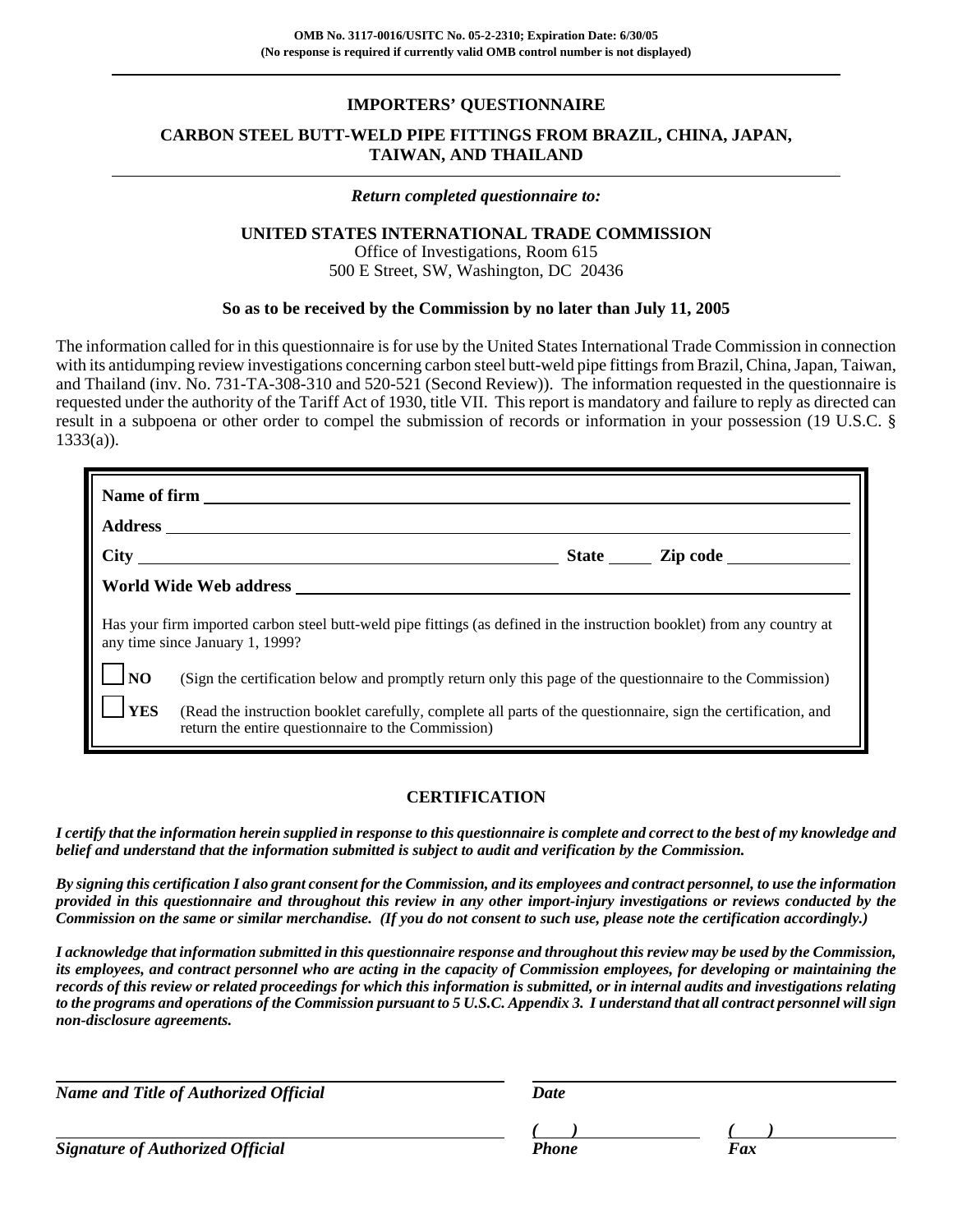### **PART I.--GENERAL QUESTIONS**

The questions in this questionnaire have been reviewed with market participants to ensure that issues of concern are adequately addressed and that data requests are sufficient, meaningful, and as limited as possible. Public reporting burden for this questionnaire is estimated to average 25 hours per response, including the time for reviewing instructions, searching existing data sources, gathering the data needed, and completing and reviewing the questionnaire. Send comments regarding the accuracy of this burden estimate or any other aspect of this collection of information, including suggestions for reducing the burden, to the Office of Investigations, U.S. International Trade Commission, 500 E Street, SW, Washington, DC 20436.

I-1a. Please report below the actual number of hours required and the cost to your firm of preparing the reply to this questionnaire and completing the form.

hours dollars

- I-1b. We are interested in any comments you may have for improving this questionnaire in general or the clarity of specific questions. Please attach such comments to your response or send them to the above address.
- I-2. Provide the name and address of establishment(s) covered by this questionnaire (see pages 3-4 of the instruction booklet for reporting guidelines). If your firm is publicly traded, please specify the stock exchange and trading symbol.

|           | Is your firm owned, in whole or in part, by any other firm?                                                                                                                                                                                                            |                               |
|-----------|------------------------------------------------------------------------------------------------------------------------------------------------------------------------------------------------------------------------------------------------------------------------|-------------------------------|
| $\Box$ No | $\Box$ Yes--List the following information.                                                                                                                                                                                                                            |                               |
| Firm name | Address                                                                                                                                                                                                                                                                | <b>Extent of</b><br>ownership |
|           |                                                                                                                                                                                                                                                                        |                               |
|           |                                                                                                                                                                                                                                                                        |                               |
|           | Does your firm have any related firms, either domestic or foreign, which are engaged in                                                                                                                                                                                |                               |
|           | importing carbon steel butt-weld pipe fittings from Brazil, China, Japan, Taiwan, or Thailand into<br>the United States or which are engaged in exporting carbon steel butt-weld pipe fittings from<br>Brazil, China, Japan, Taiwan, or Thailand to the United States? |                               |
| $\ln$     | $\Box$ Yes--List the following information.                                                                                                                                                                                                                            |                               |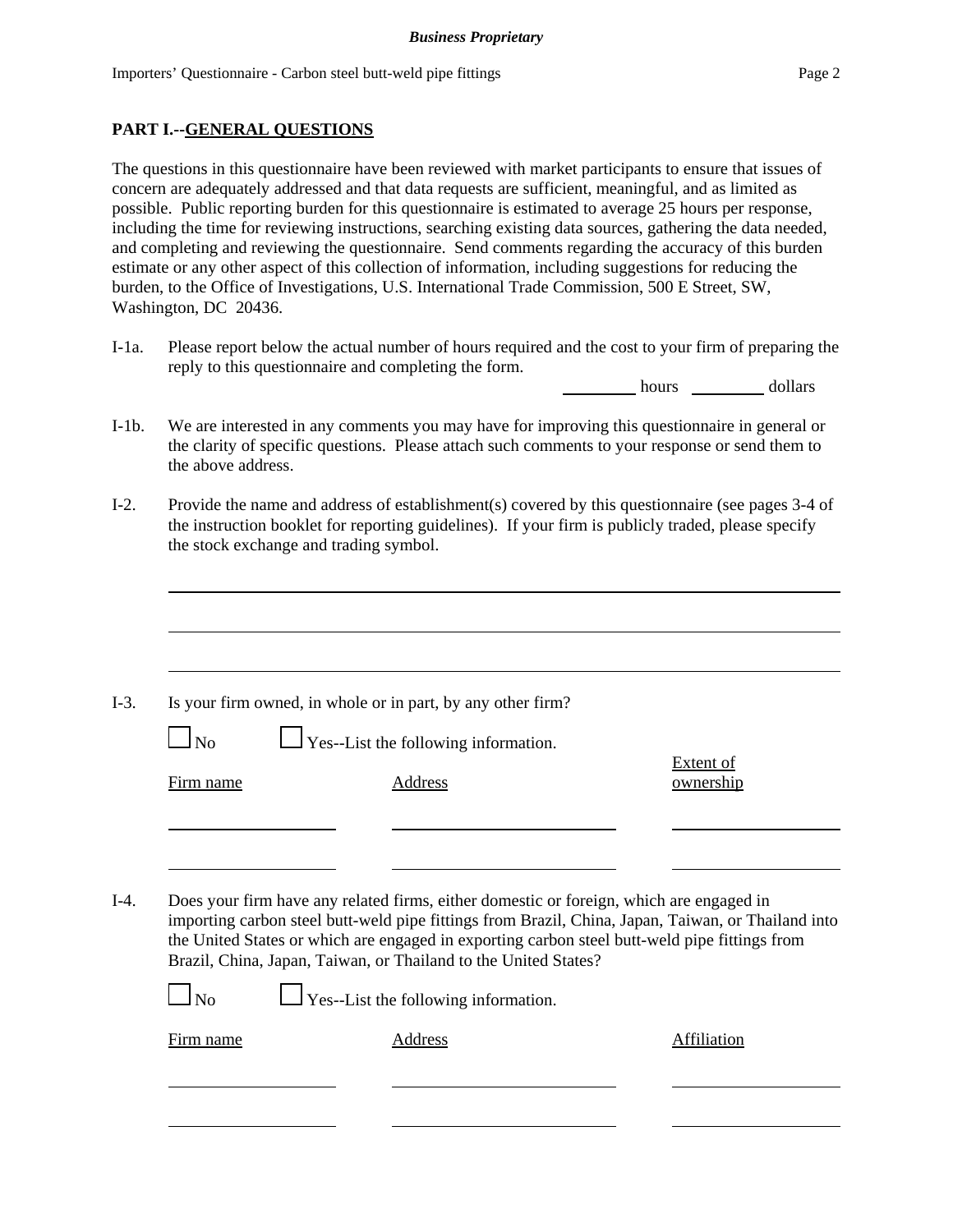# **PART I.--GENERAL QUESTIONS--***Continued*

| $I-5.$ | Does your firm have any related firms, either domestic or foreign, which are engaged in<br>importing carbon steel butt-weld pipe fittings from countries other than Brazil, China, Japan,<br>Taiwan, or Thailand into the United States or which are engaged in exporting carbon steel butt-<br>weld pipe fittings from countries other than Brazil, China, Japan, Taiwan, or Thailand to the<br><b>United States?</b> |                                      |                |                        |  |                                                                                                  |  |
|--------|------------------------------------------------------------------------------------------------------------------------------------------------------------------------------------------------------------------------------------------------------------------------------------------------------------------------------------------------------------------------------------------------------------------------|--------------------------------------|----------------|------------------------|--|--------------------------------------------------------------------------------------------------|--|
|        | Yes--List the following information.<br>$\Box$ No                                                                                                                                                                                                                                                                                                                                                                      |                                      |                |                        |  |                                                                                                  |  |
|        | Country/firm name                                                                                                                                                                                                                                                                                                                                                                                                      |                                      | <b>Address</b> |                        |  | <b>Affiliation</b>                                                                               |  |
| $I-6.$ | Does your firm have any related firms, either domestic or foreign, which are engaged in the<br>production of carbon steel butt-weld pipe fittings?<br>$\mathbf{\mathbf{I}}$ No                                                                                                                                                                                                                                         | Yes--List the following information. |                |                        |  |                                                                                                  |  |
|        | Firm name                                                                                                                                                                                                                                                                                                                                                                                                              |                                      | Address        |                        |  | <b>Affiliation</b>                                                                               |  |
| $I-7.$ | Please indicate the nature of your firm's importing operations on carbon steel butt-weld pipe<br>fittings. More than one answer may be applicable.<br>Importer of record<br>Consignee of the imported product(s)                                                                                                                                                                                                       |                                      |                |                        |  | $\Box$ Takes title to the imported product(s)<br>Customs broker or freight forwarder             |  |
| $I-8.$ | If your firm is an importer of record of carbon steel butt-weld pipe fittings but is <b>not</b> the<br>contact).                                                                                                                                                                                                                                                                                                       |                                      |                |                        |  | consignee, please list the consignees below (company name, address, telephone, and individual to |  |
| $I-9.$ | such merchandise from, foreign trade zones or bonded warehouses.<br>Foreign trade zones                                                                                                                                                                                                                                                                                                                                | N <sub>o</sub>                       |                | Yes--list location(s): |  | Please indicate whether your firm enters carbon steel butt-weld pipe fittings into, or withdraws |  |
|        | <b>Bonded warehouses</b>                                                                                                                                                                                                                                                                                                                                                                                               | N <sub>0</sub>                       |                | Yes-list location(s):  |  |                                                                                                  |  |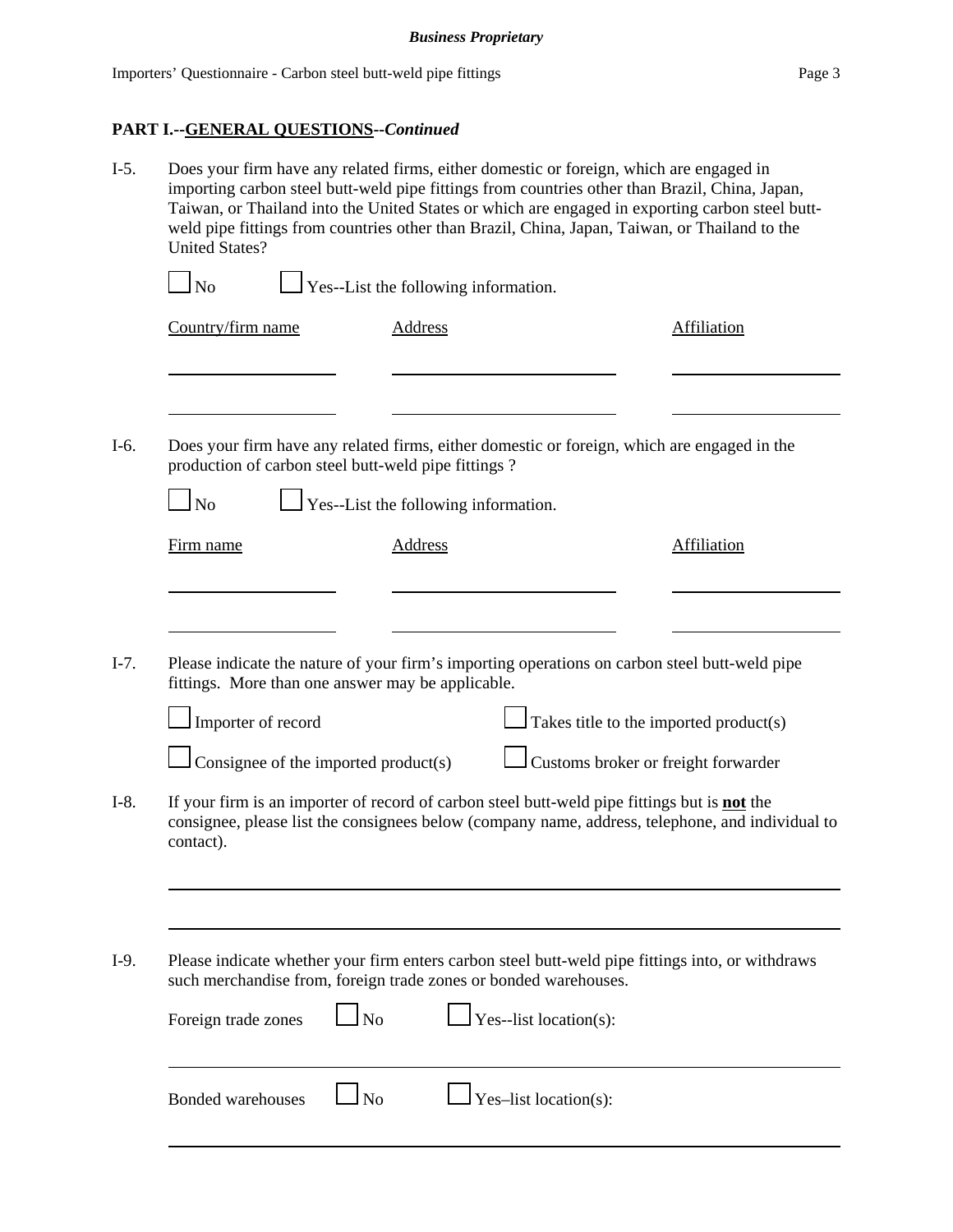### **PART I.--GENERAL QUESTIONS--***Continued*

I-10. Please indicate whether your firm imports carbon steel butt-weld pipe fittings under the TIB (temporary importation under bond) program.

| Nο |  |
|----|--|

 $Y_{\rm es}$ 

I-11. In Parts II and III of this questionnaire we request a copy of your company's business plan. Does your company or any related firm have a business plan or any internal documents that describe, discuss, or analyze expected future market conditions for carbon steel butt-weld pipe fittings?

| Nο<br>ľ |  |
|---------|--|
|         |  |

 $\perp$  Yes--Please provide the requested documents. If you are not providing the requested documents, please explain why not.

I-12. To your knowledge, have the products subject to this review been the subject of any other import relief investigations in the United States or in any other countries?

| Nο |
|----|
|----|

 $\Box$  Yes--Please specify.

# **PART II.--TRADE AND RELATED INFORMATION**

Further information on this part of the questionnaire can be obtained from Christopher J. Cassise (202-708-5408; chris.cassise@usitc.gov). **Supply all data requested on a calendar-year basis.**

II-1. Who should be contacted regarding the requested trade and related information?

Company contact:

| Phone No. |  |
|-----------|--|
|           |  |

E-mail address

II-2. Has your firm experienced any plant openings, relocations, expansions, acquisitions, consolidations, closures, or prolonged shutdowns because of strikes or equipment failure, or any other change in the character of your operations or organization relating to the importation of carbon steel butt-weld pipe fittings since 1999?

 $\Box$  No  $\Box$  Yes--Supply details as to the time, nature, and significance of such changes.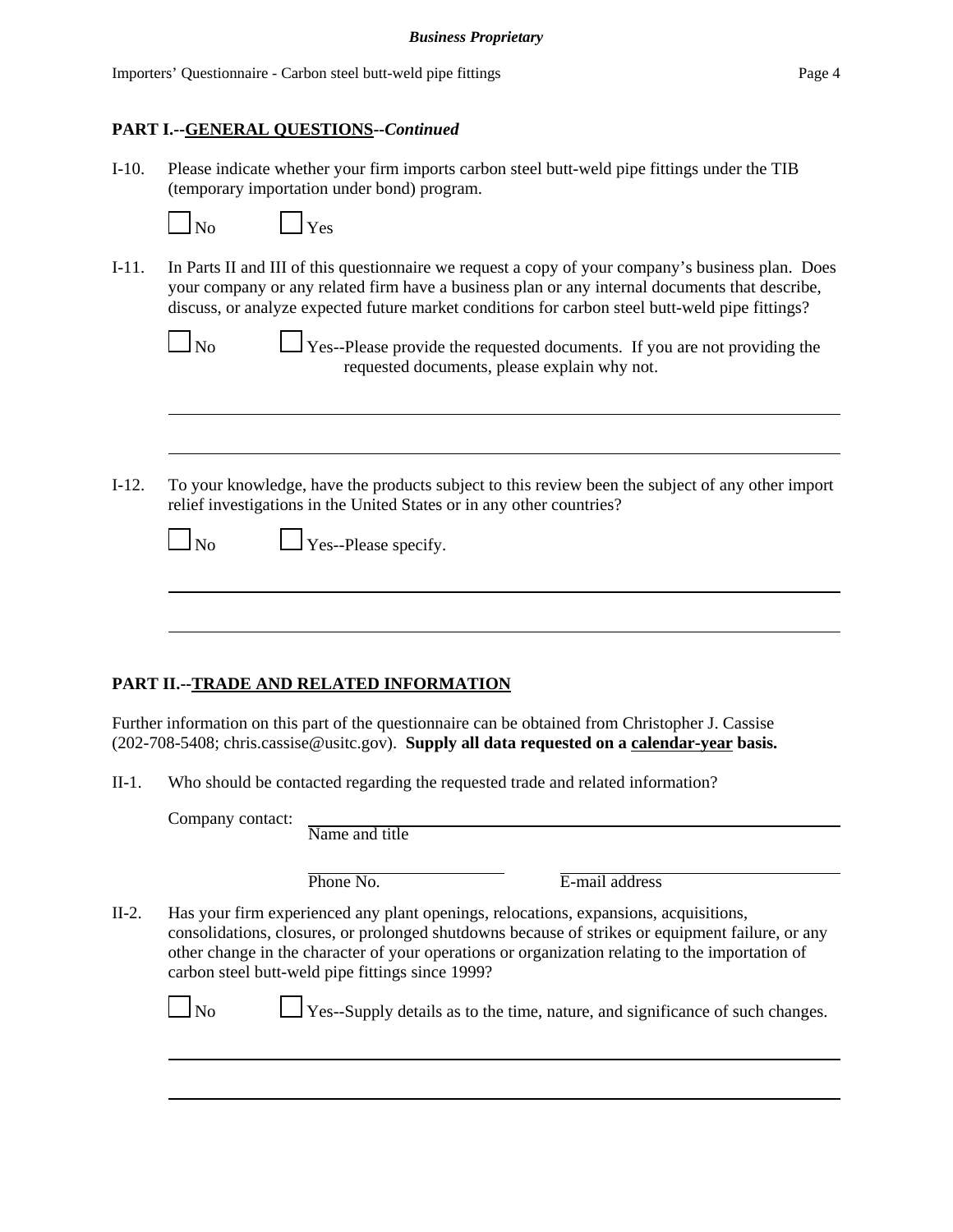# **PART II.--TRADE AND RELATED INFORMATION--***Continued*

| $II-3.$ |                                                      | Does your firm anticipate any changes in the character of your operations or organization (as<br>noted above) relating to the importation of carbon steel butt-weld pipe fittings in the future?                                                                                                                                                                                                                                                                                                                                              |                                                                                  |
|---------|------------------------------------------------------|-----------------------------------------------------------------------------------------------------------------------------------------------------------------------------------------------------------------------------------------------------------------------------------------------------------------------------------------------------------------------------------------------------------------------------------------------------------------------------------------------------------------------------------------------|----------------------------------------------------------------------------------|
|         | N <sub>o</sub>                                       | Yes--Supply details as to the time, nature, and significance of such changes<br>and provide underlying assumptions, along with relevant portions of<br>business plans or other supporting documentation, that address this<br>issue.                                                                                                                                                                                                                                                                                                          |                                                                                  |
| $II-4.$ | Taiwan, or Thailand were to be revoked?<br><b>No</b> | Would your firm anticipate any changes in the character of your operations or organization (as<br>noted above) relating to the importation of carbon steel butt-weld pipe fittings in the future if the<br>antidumping duty orders on carbon steel butt-weld pipe fittings from Brazil, China, Japan,<br>Yes--Supply details as to the time, nature, and significance of such changes<br>and provide underlying assumptions, along with relevant portions of<br>business plans or other supporting documentation, that address this<br>issue. |                                                                                  |
| $II-5.$ |                                                      | Has your firm imported or arranged for the importation of carbon steel butt-weld pipe fittings<br>from Brazil, China, Japan, Taiwan, or Thailand for delivery after June 30, 2005?                                                                                                                                                                                                                                                                                                                                                            |                                                                                  |
|         | N <sub>o</sub>                                       | imports, and the quantities involved.                                                                                                                                                                                                                                                                                                                                                                                                                                                                                                         | Yes--Indicate when such orders are to be delivered, the country of origin of the |
|         | <b>Country of origin of imports</b>                  | Quantity (1,000 pounds)                                                                                                                                                                                                                                                                                                                                                                                                                                                                                                                       | Date of delivery                                                                 |
|         |                                                      |                                                                                                                                                                                                                                                                                                                                                                                                                                                                                                                                               |                                                                                  |

II-6. If your firm also produces carbon steel butt-weld pipe fittings in the United States, please indicate your reasons for importing this product. If your reasons differ by source, please elaborate.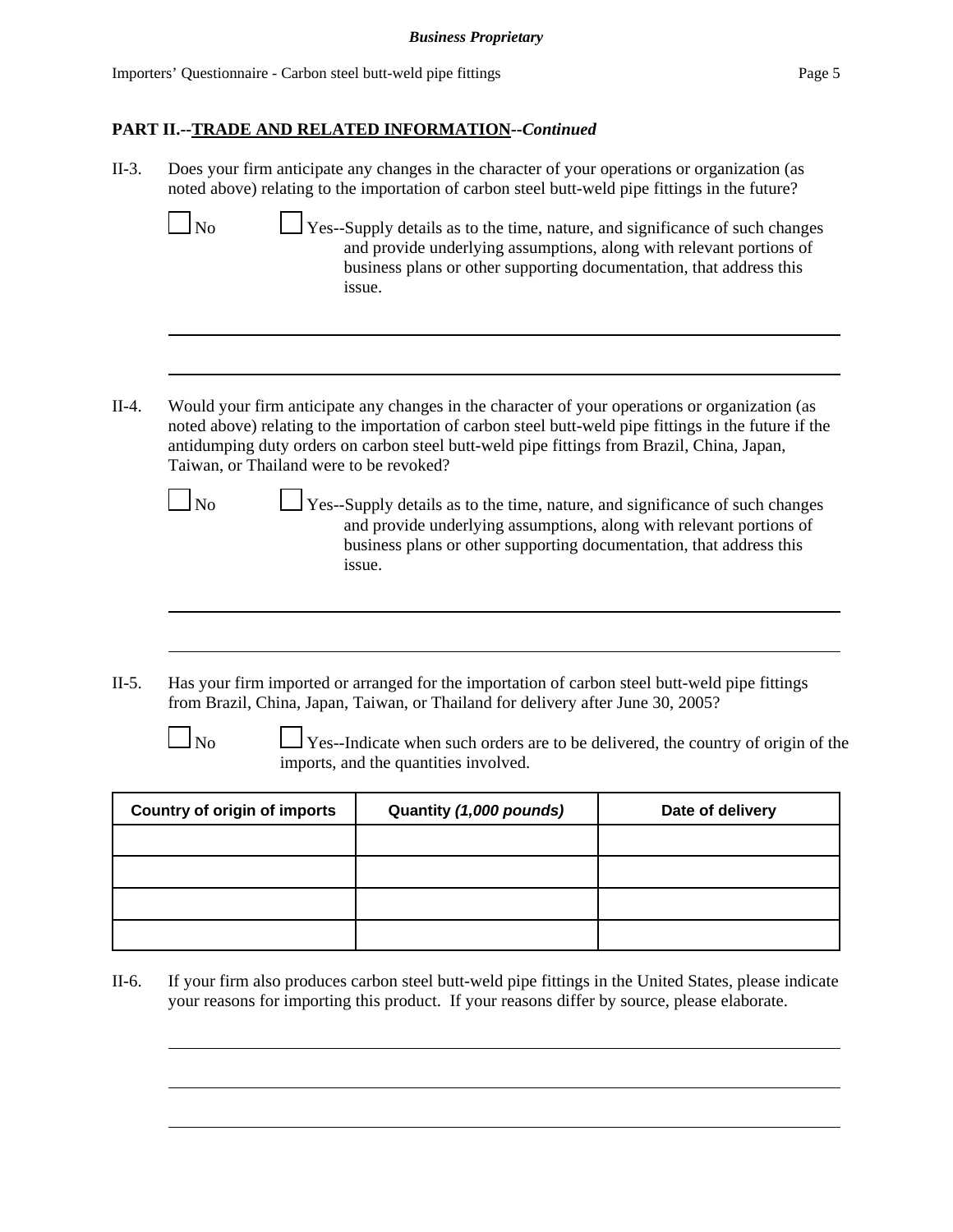#### **PART II.--TRADE AND RELATED INFORMATION--***Continued*

II-7a. **IMPORTS BY SOURCE**.--Report your firm's imports and your firm's shipments and inventories of carbon steel butt-weld pipe fittings imported by your firm during 1999-2004. (See definitions in the instruction booklet.) **Report separately for each country listed on page 1 of the questionnaire and for all other sources combined. Photocopy as many pages as you need and identify the country for which you are reporting in the space provided.**

| Country (specify)                                                                                                                                                                                                                                                                                                             |      |      | All other sources combined <sup>1</sup> |      |      |      |
|-------------------------------------------------------------------------------------------------------------------------------------------------------------------------------------------------------------------------------------------------------------------------------------------------------------------------------|------|------|-----------------------------------------|------|------|------|
| (Quantity in 1,000 pounds, value in \$1,000)                                                                                                                                                                                                                                                                                  |      |      |                                         |      |      |      |
| <b>Item</b>                                                                                                                                                                                                                                                                                                                   | 1999 | 2000 | 2001                                    | 2002 | 2003 | 2004 |
| <b>BEGINNING-OF-PERIOD INVENTORIES (quantity)</b>                                                                                                                                                                                                                                                                             |      |      |                                         |      |      |      |
| <b>IMPORTS:2</b>                                                                                                                                                                                                                                                                                                              |      |      |                                         |      |      |      |
| Quantity of imports                                                                                                                                                                                                                                                                                                           |      |      |                                         |      |      |      |
| Value of imports                                                                                                                                                                                                                                                                                                              |      |      |                                         |      |      |      |
| <b>U.S. SHIPMENTS:</b>                                                                                                                                                                                                                                                                                                        |      |      |                                         |      |      |      |
| <b>Commercial shipments:</b>                                                                                                                                                                                                                                                                                                  |      |      |                                         |      |      |      |
| Quantity of commercial shipments                                                                                                                                                                                                                                                                                              |      |      |                                         |      |      |      |
| Value of commercial shipments                                                                                                                                                                                                                                                                                                 |      |      |                                         |      |      |      |
| Internal consumption/company transfers:                                                                                                                                                                                                                                                                                       |      |      |                                         |      |      |      |
| Quantity of internal consumption/transfers                                                                                                                                                                                                                                                                                    |      |      |                                         |      |      |      |
| Value <sup>3</sup> of internal consumption/transfers                                                                                                                                                                                                                                                                          |      |      |                                         |      |      |      |
| <b>EXPORT SHIPMENTS:4</b>                                                                                                                                                                                                                                                                                                     |      |      |                                         |      |      |      |
| Quantity of export shipments                                                                                                                                                                                                                                                                                                  |      |      |                                         |      |      |      |
| Value of export shipments                                                                                                                                                                                                                                                                                                     |      |      |                                         |      |      |      |
| END-OF-PERIOD INVENTORIES <sup>5</sup> (quantity)                                                                                                                                                                                                                                                                             |      |      |                                         |      |      |      |
| <b>U.S. SHIPMENTS TO DISTRIBUTORS (quantity)</b>                                                                                                                                                                                                                                                                              |      |      |                                         |      |      |      |
| <b>U.S. SHIPMENTS TO END USERS (quantity)</b>                                                                                                                                                                                                                                                                                 |      |      |                                         |      |      |      |
| <sup>1</sup> Please identify these sources:                                                                                                                                                                                                                                                                                   |      |      |                                         |      |      |      |
| <sup>2</sup> Please identify the foreign producers, if known:                                                                                                                                                                                                                                                                 |      |      |                                         |      |      |      |
| <sup>3</sup> Sales to related firms (including internal consumption) must be valued at fair market value. In the event that<br>you use a different basis for valuing these sales within your company, please specify that basis (e.g., cost, cost<br>plus, etc.) and provide value data using that basis for 1999-2004 below: |      |      |                                         |      |      |      |

4 Identify your principal export markets:

<sup>5</sup> Reconciliation of data</u>.--Please note that the **quantities** reported above should reconcile as follows: beginning-of-period inventories, plus imports, less total shipments, equals end-of-period inventories. Do the data reported reconcile?

Yes No--Please explain: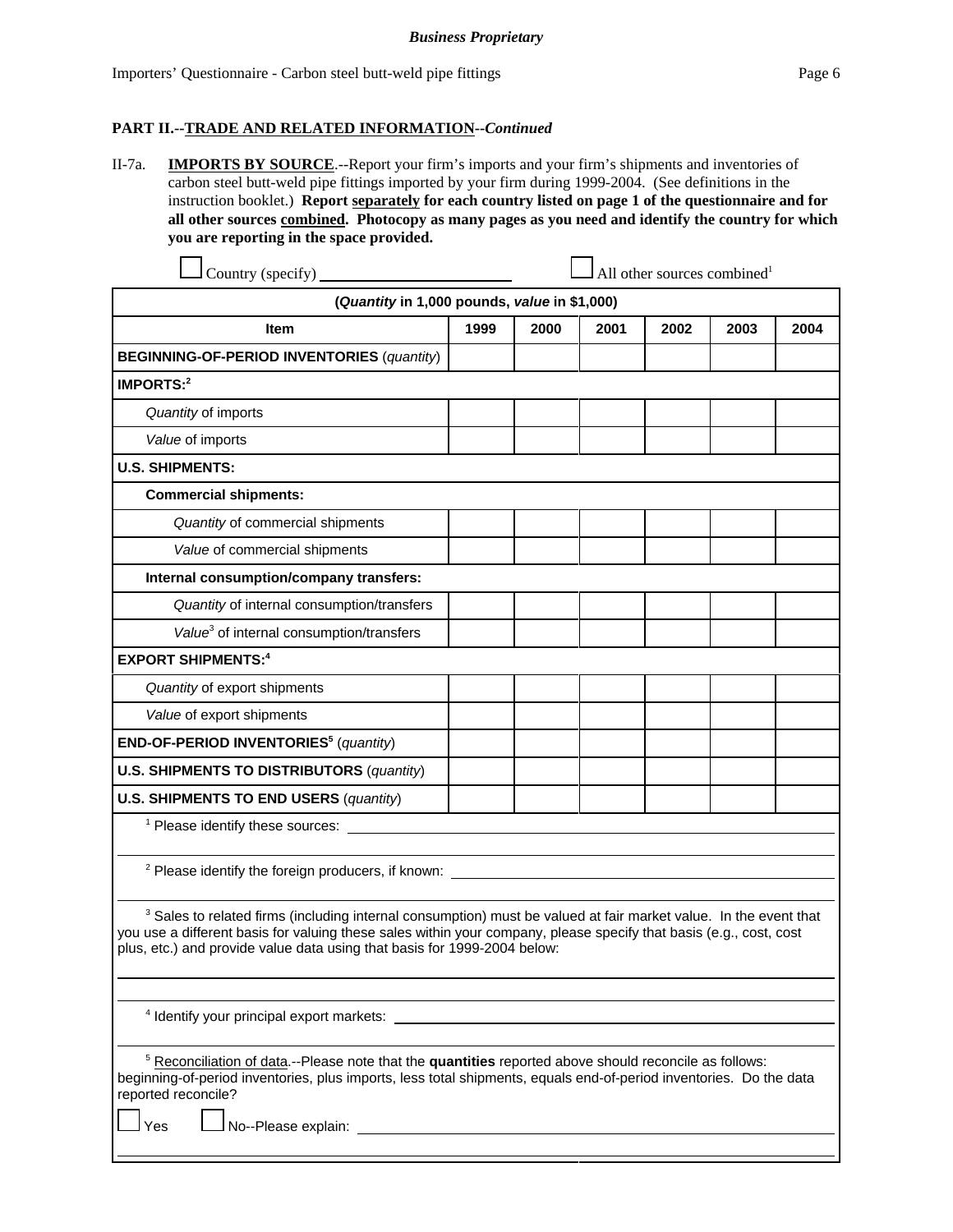II-7b. **IMPORTS BY SOURCE**.--Report your firm's imports and your firm's shipments and inventories of carbon steel butt-weld pipe fittings imported by your firm during the specified January-June periods. (See definitions in the instruction booklet.) **Report separately for each country listed on page 1 of the questionnaire and for all other sources combined. Photocopy as many pages as you need and identify the country for which you are reporting in the space provided.**

| Country (specify)                                                                                                                                                                                                                                                                                                                                                                                                                                                                                       | All other sources combined <sup>1</sup> |                   |  |  |  |  |
|---------------------------------------------------------------------------------------------------------------------------------------------------------------------------------------------------------------------------------------------------------------------------------------------------------------------------------------------------------------------------------------------------------------------------------------------------------------------------------------------------------|-----------------------------------------|-------------------|--|--|--|--|
| (Quantity in 1,000 pounds, value in \$1,000)                                                                                                                                                                                                                                                                                                                                                                                                                                                            |                                         |                   |  |  |  |  |
| Item                                                                                                                                                                                                                                                                                                                                                                                                                                                                                                    | January-June 2004                       | January-June 2005 |  |  |  |  |
| <b>BEGINNING-OF-PERIOD INVENTORIES (quantity)</b>                                                                                                                                                                                                                                                                                                                                                                                                                                                       |                                         |                   |  |  |  |  |
| IMPORTS:2                                                                                                                                                                                                                                                                                                                                                                                                                                                                                               |                                         |                   |  |  |  |  |
| Quantity of imports                                                                                                                                                                                                                                                                                                                                                                                                                                                                                     |                                         |                   |  |  |  |  |
| Value of imports                                                                                                                                                                                                                                                                                                                                                                                                                                                                                        |                                         |                   |  |  |  |  |
| <b>U.S. SHIPMENTS:</b>                                                                                                                                                                                                                                                                                                                                                                                                                                                                                  |                                         |                   |  |  |  |  |
| <b>Commercial shipments:</b>                                                                                                                                                                                                                                                                                                                                                                                                                                                                            |                                         |                   |  |  |  |  |
| Quantity of commercial shipments                                                                                                                                                                                                                                                                                                                                                                                                                                                                        |                                         |                   |  |  |  |  |
| Value of commercial shipments                                                                                                                                                                                                                                                                                                                                                                                                                                                                           |                                         |                   |  |  |  |  |
| Internal consumption/company transfers:                                                                                                                                                                                                                                                                                                                                                                                                                                                                 |                                         |                   |  |  |  |  |
| Quantity of internal consumption/transfers                                                                                                                                                                                                                                                                                                                                                                                                                                                              |                                         |                   |  |  |  |  |
| Value <sup>3</sup> of internal consumption/transfers                                                                                                                                                                                                                                                                                                                                                                                                                                                    |                                         |                   |  |  |  |  |
| <b>EXPORT SHIPMENTS:4</b>                                                                                                                                                                                                                                                                                                                                                                                                                                                                               |                                         |                   |  |  |  |  |
| Quantity of export shipments                                                                                                                                                                                                                                                                                                                                                                                                                                                                            |                                         |                   |  |  |  |  |
| Value of export shipments                                                                                                                                                                                                                                                                                                                                                                                                                                                                               |                                         |                   |  |  |  |  |
| END-OF-PERIOD INVENTORIES <sup>5</sup> (quantity)                                                                                                                                                                                                                                                                                                                                                                                                                                                       |                                         |                   |  |  |  |  |
| <b>U.S. SHIPMENTS TO DISTRIBUTORS (quantity)</b>                                                                                                                                                                                                                                                                                                                                                                                                                                                        |                                         |                   |  |  |  |  |
| <b>U.S. SHIPMENTS TO END USERS (quantity)</b>                                                                                                                                                                                                                                                                                                                                                                                                                                                           |                                         |                   |  |  |  |  |
| <sup>1</sup> Please identify these sources: <u>contract the contract of</u> the contract of the contract of the contract of the contract of the contract of the contract of the contract of the contract of the contract of the contract of                                                                                                                                                                                                                                                             |                                         |                   |  |  |  |  |
|                                                                                                                                                                                                                                                                                                                                                                                                                                                                                                         |                                         |                   |  |  |  |  |
| $2$ Please identify the foreign producers, if known:                                                                                                                                                                                                                                                                                                                                                                                                                                                    |                                         |                   |  |  |  |  |
| <sup>3</sup> Sales to related firms (including internal consumption) must be valued at fair market value. In the event that<br>you use a different basis for valuing these sales within your company, please specify that basis (e.g., cost, cost<br>plus, etc.) and provide value data using that basis for January-June 2004 and 2005 below:                                                                                                                                                          |                                         |                   |  |  |  |  |
| <sup>4</sup> Identify your principal export markets: <b>Alta and Structure and Structure and Structure and Structure and Structure and Structure and Structure and Structure and Structure and Structure and Structure and Structure and </b>                                                                                                                                                                                                                                                           |                                         |                   |  |  |  |  |
| <sup>5</sup> Reconciliation of data.--Please note that the quantities reported above should reconcile as follows:<br>beginning-of-period inventories, plus imports, less total shipments, equals end-of-period inventories. Do the data<br>reported reconcile?<br>No--Please explain: William State State State State State State State State State State State State State State State State State State State State State State State State State State State State State State State State St<br>Yes |                                         |                   |  |  |  |  |
|                                                                                                                                                                                                                                                                                                                                                                                                                                                                                                         |                                         |                   |  |  |  |  |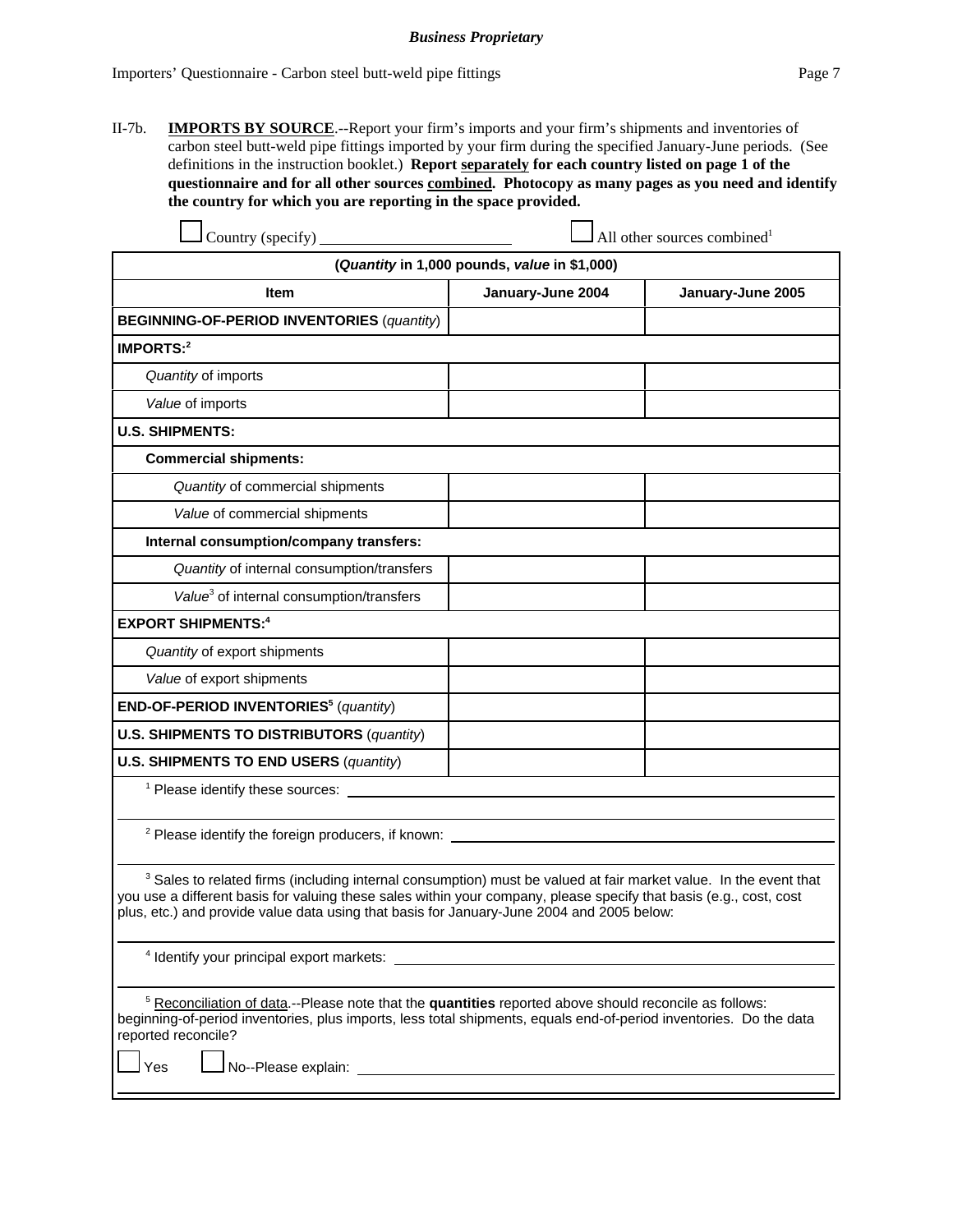### **PART II.--TRADE AND RELATED INFORMATION--***Continued*

II-8. Describe the significance of the existing antidumping duty orders covering imports of carbon steel butt-weld pipe fittings from Brazil, China, Japan, Taiwan, and Thailand in terms of its effect on your firm's imports, U.S. shipments of imports, and inventories. You may wish to compare your firm's operations before and after the imposition of the order.

```
II-9. Would your firm anticipate any changes in its imports, U.S. shipments of imports, or inventories 
of carbon steel butt-weld pipe fittings in the future if the antidumping duty orders on carbon steel
butt-weld pipe fittings from Brazil, China, Japan, Taiwan, and Thailand were to be revoked?
```
 $\Box$  No  $\Box$  Yes--Supply details as to the time, nature, and significance of such changes and provide underlying assumptions, along with relevant portions of business plans or other supporting documentation, for any trends or projections you may provide.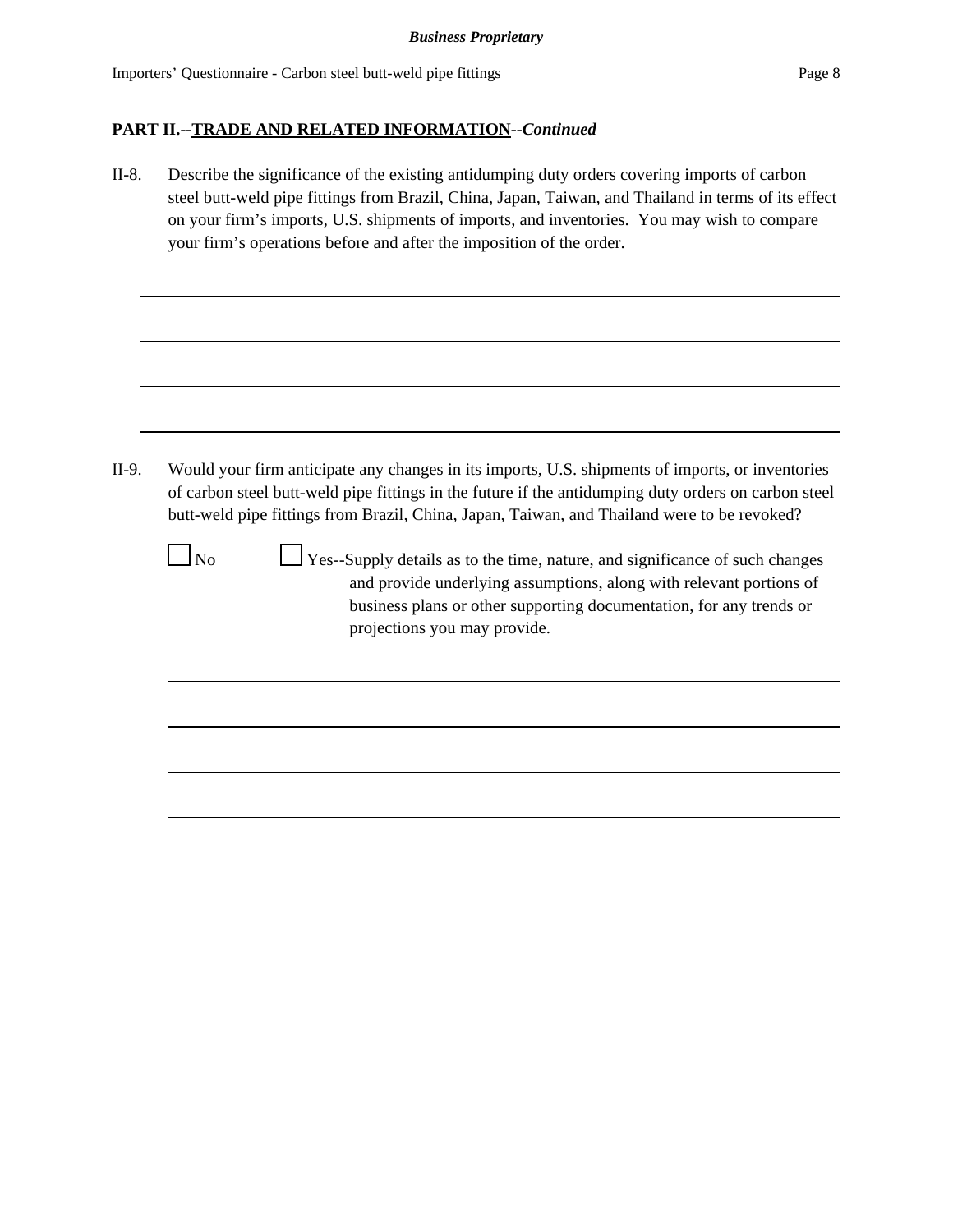# **PART III.--PRICING AND MARKET FACTORS**

Further information on this part of the questionnaire can be obtained from Bobby Hughes (202-205-3300; robert.hughes@usitc.gov).

III-1. Who should be contacted regarding the requested pricing and related information?

Company contact:

Name and title

Phone No. **E**-mail address

# **Section III-A.--PRICE DATA**

This section requests quarterly quantity and value data on your firm's U.S. shipments of the following products during January 1999-June 2005. Values should be for arms-length sales to unrelated U.S. customers, f.o.b. U.S. point of shipment, net of returns, refunds, discounts, and credits.

*Product 1***.**–Elbows: Carbon steel butt-weld, 4-inch nominal, 90 degrees, long radius, standard weight fittings.

*Product 2*—Elbows: Carbon steel butt-weld, 6-inch nominal, 90 degrees, long radius, standard weight fittings.

*Product 3***.**–Tees: Carbon steel butt-weld, 4-inch nominal, standard weight fittings.

**COPY THE FOLLOWING PAGE AS NECESSARY.** Complete a separate page for each of the specified products imported and sold by your firm. Indicate in the space provided the product for which pricing is reported.

Report separately for each supplier from Brazil, China, Japan, Taiwan, or Thailand from whom you purchased carbon steel butt-weld pipe fittings.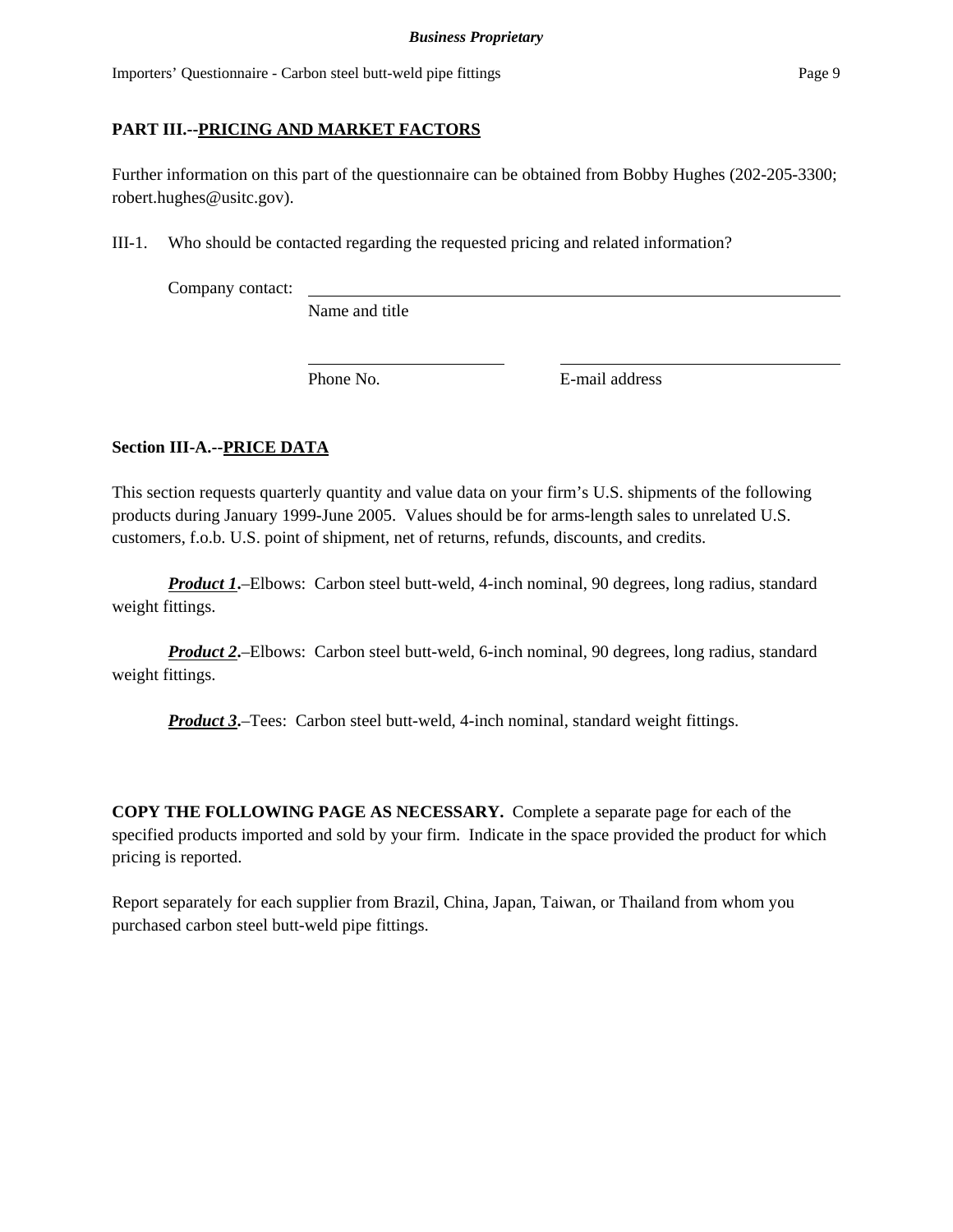Importers' Questionnaire - Carbon steel butt-weld pipe fittings Page 10

# **PART III.--PRICING AND MARKET FACTORS--***Continued*

j.

# **Section III-A.--PRICE DATA--***Continued*

| Product 1                                                                                                                                                                            | <b>Product 2</b>                                            | Product 3 | Country: $\overline{\phantom{a}}$ |  | Supplier: |  |  |
|--------------------------------------------------------------------------------------------------------------------------------------------------------------------------------------|-------------------------------------------------------------|-----------|-----------------------------------|--|-----------|--|--|
| (Quantity in 1,000 pounds, value in dollars)                                                                                                                                         |                                                             |           |                                   |  |           |  |  |
|                                                                                                                                                                                      | Value <sup>1</sup><br><b>Period of shipment</b><br>Quantity |           |                                   |  |           |  |  |
| 1999:                                                                                                                                                                                |                                                             |           |                                   |  |           |  |  |
|                                                                                                                                                                                      | January-March                                               |           |                                   |  |           |  |  |
| April-June                                                                                                                                                                           |                                                             |           |                                   |  |           |  |  |
| July-September                                                                                                                                                                       |                                                             |           |                                   |  |           |  |  |
| October-December                                                                                                                                                                     |                                                             |           |                                   |  |           |  |  |
| 2000:                                                                                                                                                                                |                                                             |           |                                   |  |           |  |  |
| January-March                                                                                                                                                                        |                                                             |           |                                   |  |           |  |  |
| April-June                                                                                                                                                                           |                                                             |           |                                   |  |           |  |  |
|                                                                                                                                                                                      | July-September                                              |           |                                   |  |           |  |  |
| October-December                                                                                                                                                                     |                                                             |           |                                   |  |           |  |  |
| 2001:                                                                                                                                                                                |                                                             |           |                                   |  |           |  |  |
| January-March                                                                                                                                                                        |                                                             |           |                                   |  |           |  |  |
| April-June                                                                                                                                                                           |                                                             |           |                                   |  |           |  |  |
|                                                                                                                                                                                      | July-September                                              |           |                                   |  |           |  |  |
| October-December                                                                                                                                                                     |                                                             |           |                                   |  |           |  |  |
| 2002:                                                                                                                                                                                |                                                             |           |                                   |  |           |  |  |
| January-March                                                                                                                                                                        |                                                             |           |                                   |  |           |  |  |
| April-June                                                                                                                                                                           |                                                             |           |                                   |  |           |  |  |
| July-September                                                                                                                                                                       |                                                             |           |                                   |  |           |  |  |
| October-December                                                                                                                                                                     |                                                             |           |                                   |  |           |  |  |
| 2003:                                                                                                                                                                                |                                                             |           |                                   |  |           |  |  |
| January-March                                                                                                                                                                        |                                                             |           |                                   |  |           |  |  |
| April-June                                                                                                                                                                           |                                                             |           |                                   |  |           |  |  |
| July-September                                                                                                                                                                       |                                                             |           |                                   |  |           |  |  |
| October-December                                                                                                                                                                     |                                                             |           |                                   |  |           |  |  |
| 2004:                                                                                                                                                                                |                                                             |           |                                   |  |           |  |  |
| January-March                                                                                                                                                                        |                                                             |           |                                   |  |           |  |  |
| April-June                                                                                                                                                                           |                                                             |           |                                   |  |           |  |  |
| July-September                                                                                                                                                                       |                                                             |           |                                   |  |           |  |  |
| October-December                                                                                                                                                                     |                                                             |           |                                   |  |           |  |  |
| 2005:                                                                                                                                                                                |                                                             |           |                                   |  |           |  |  |
| January-March                                                                                                                                                                        |                                                             |           |                                   |  |           |  |  |
| April-June                                                                                                                                                                           |                                                             |           |                                   |  |           |  |  |
| <sup>1</sup> Net values (i.e., gross sales values less all discounts, allowances, rebates, prepaid freight, and the value of returned goods),<br>f.o.b. your U.S. point of shipment. |                                                             |           |                                   |  |           |  |  |
| Note.--If your product does not exactly meet the product specifications but is competitive with the specified product, provide a                                                     |                                                             |           |                                   |  |           |  |  |
|                                                                                                                                                                                      | description of your product:_                               |           |                                   |  |           |  |  |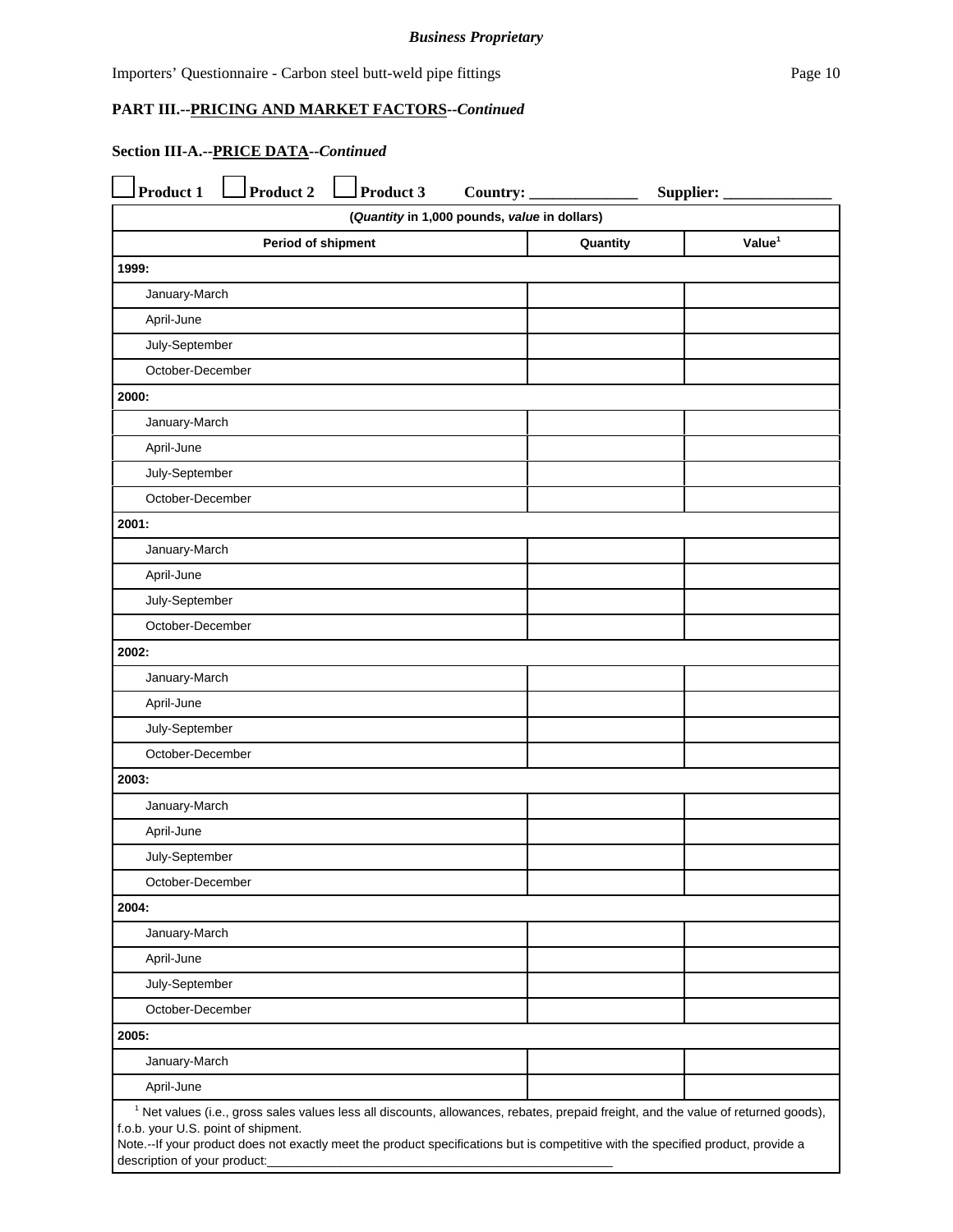#### **Section III-B.--PRICE-RELATED QUESTIONS**

l

- III-B-1. Please describe how your firm determines the prices that it charges for sales of carbon steel butt-weld pipe fittings (transaction by transaction negotiation, contracts for multiple shipments, set price lists, etc.). If your firm issues price lists, please include a copy of a recent price list with your submission. If your price list is large, please submit sample pages.
- III-B-2. Please describe your firm's discount policy (quantity discounts, annual total volume discounts, etc.).
- III-B-3. What are your firm's typical sales terms for carbon steel butt-weld pipe fittings imported from Brazil, China, Japan, Taiwan, or Thailand (e.g., 2/10 net 30 days)? On what basis are your prices of such product usually quoted (e.g., f.o.b. port of entry, or delivered)?
- III-B-4. Approximately what share of your firm's sales of its carbon steel butt-weld pipe fittings imported from Brazil, China, Japan, Taiwan, or Thailand in 2004 were on a (1) long-term contract basis (multiple deliveries for more than 12 months), (2) short-term contract basis (multiple deliveries up to 12 months), and (3) spot sales basis (for a single delivery)?

| <b>Type of sale</b>  | Share of sales (percent) |
|----------------------|--------------------------|
| Long-term contracts  |                          |
| Short-term contracts |                          |
| Spot sales           |                          |

III-B-5. If you sell on a long-term contract basis, please answer the following questions with respect to provisions of a typical long-term contract.

(a) What is the average duration of a contract? (b) Can prices be renegotiated during the contract period? (c) Does the contract fix quantity, price, or both? (d) Does the contract have a meet or release provision?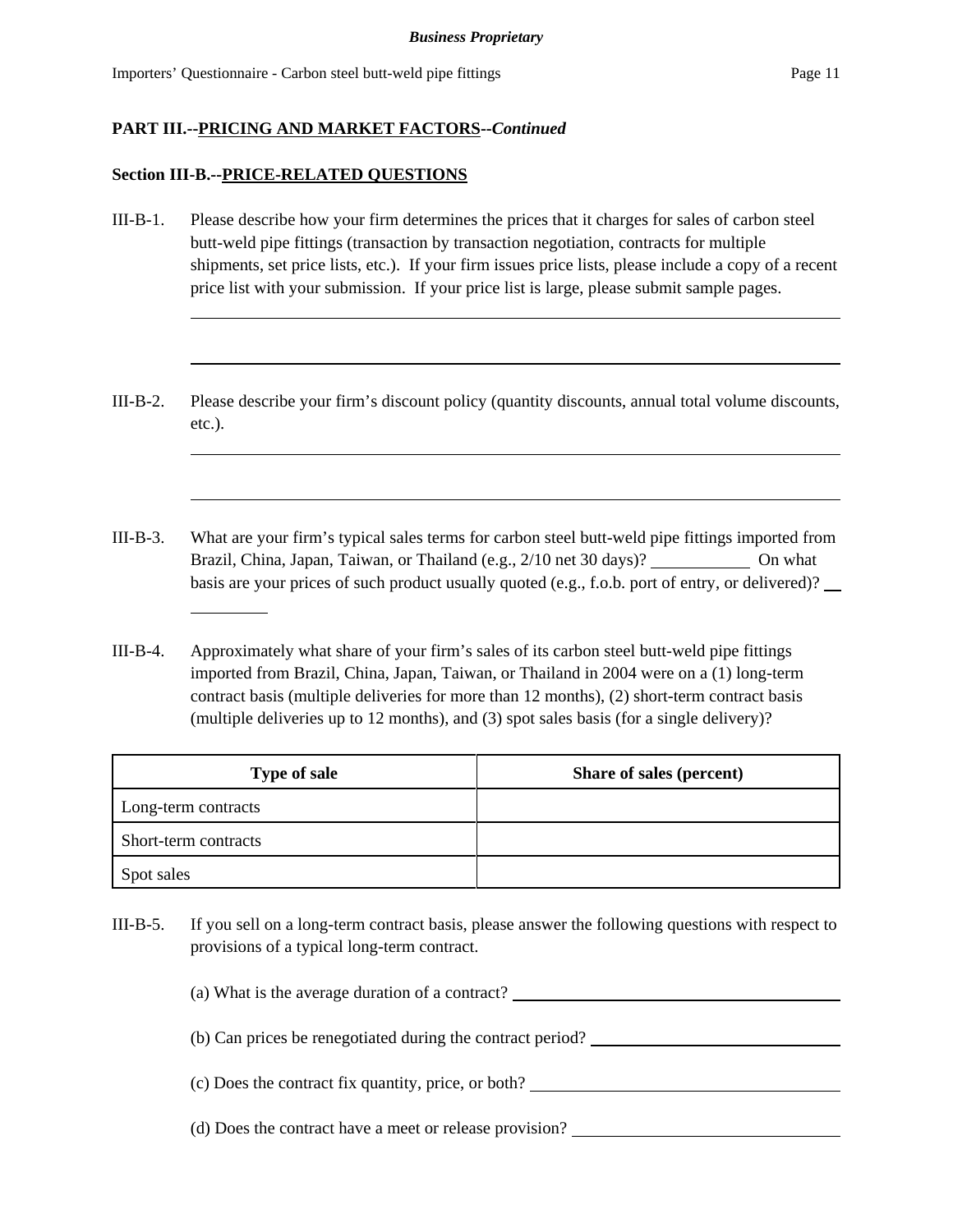#### **Section III-B.--PRICE-RELATED QUESTIONS**

- III-B-6. If you sell on a short-term contract basis, please answer the following questions with respect to provisions of a typical short-term contract.
	- (a) What is the average duration of a contract?

(b) Can prices be renegotiated during the contract period?

(c) Does the contract fix quantity, price, or both?

(d) Does the contract have a meet or release provision?

III-B-7. What is the average lead time between a customer's order and the date of delivery for your firm's sales of carbon steel butt-weld pipe fittings?

| <b>Source</b>     | <b>Share of 2004 sales</b> | <b>Lead time</b> |
|-------------------|----------------------------|------------------|
| From inventory    |                            |                  |
| Produced to order |                            |                  |
| <b>Total</b>      | 100%                       |                  |

III-B-8. (a) What is the approximate percentage of the total delivered cost of carbon steel butt-weld pipe fittings that is accounted for by U.S. inland transportation costs? \_\_\_\_\_ percent.

> (b) Who generally arranges the transportation to your customers' locations? Your firm or purchaser (check one).

(c) What proportion of your sales occur within 100 miles of your storage or production facility? \_\_\_\_\_ percent. 101 to 1,000 miles? \_\_\_\_\_ percent. Over 1,000 miles? \_\_\_\_ percent.

III-B-9. What is the geographic market area in the United States served by your firm's carbon steel butt-weld pipe fittings?

|  | $\Box$ Northeast $\Box$ Mid-Atlantic $\Box$ Midwest | $\Box$ Southeast                               |
|--|-----------------------------------------------------|------------------------------------------------|
|  |                                                     | Southwest Rocky Mountains West Coast Northwest |
|  | National Other (describe)                           |                                                |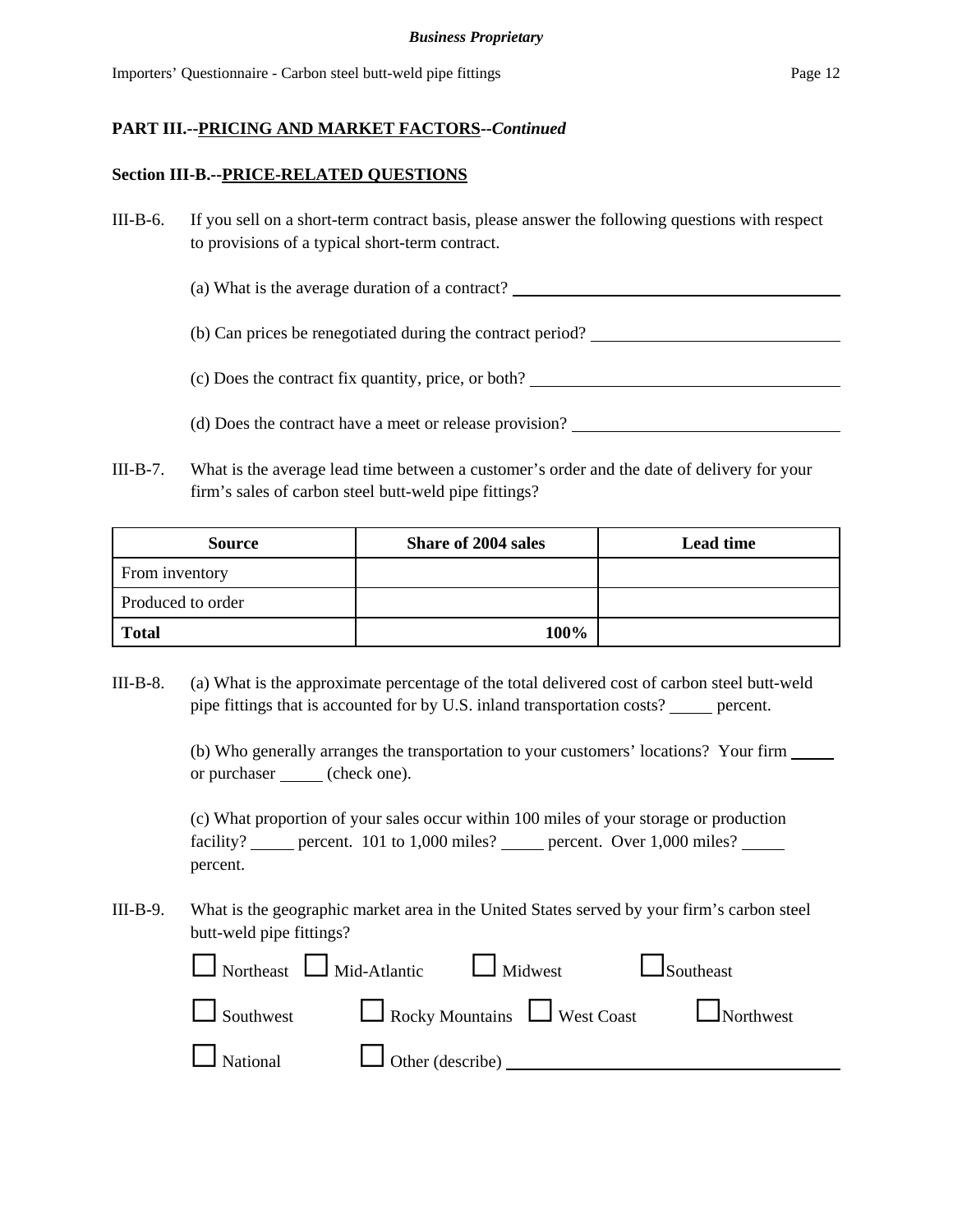#### **Section III-B.--PRICE-RELATED QUESTIONS--***Continued*

III-B-10. Describe the end uses of the carbon steel butt-weld pipe fittings that you import from Brazil, China, Japan, Taiwan, or Thailand. For each end-use product, what percentage of the total cost is accounted for by carbon steel butt-weld pipe fittings?

End use Share of total cost accounted for by carbon steel butt-weld pipe fittings (percent)

III-B-11. Have there been any changes in the end uses of carbon steel butt-weld pipe fittings since 1999?

| N <sub>0</sub> | $\Box$ Yes--Please describe. |  |
|----------------|------------------------------|--|
|                |                              |  |

- III-B-12. Do you anticipate any changes in terms of the end uses of carbon steel butt-weld pipe fittings in the future?
	- $\Box$  No  $\Box$  Yes--Please describe and identify the time period. Provide any underlying assumptions, along with relevant portions of business plans or other supporting documentation, that address this issue.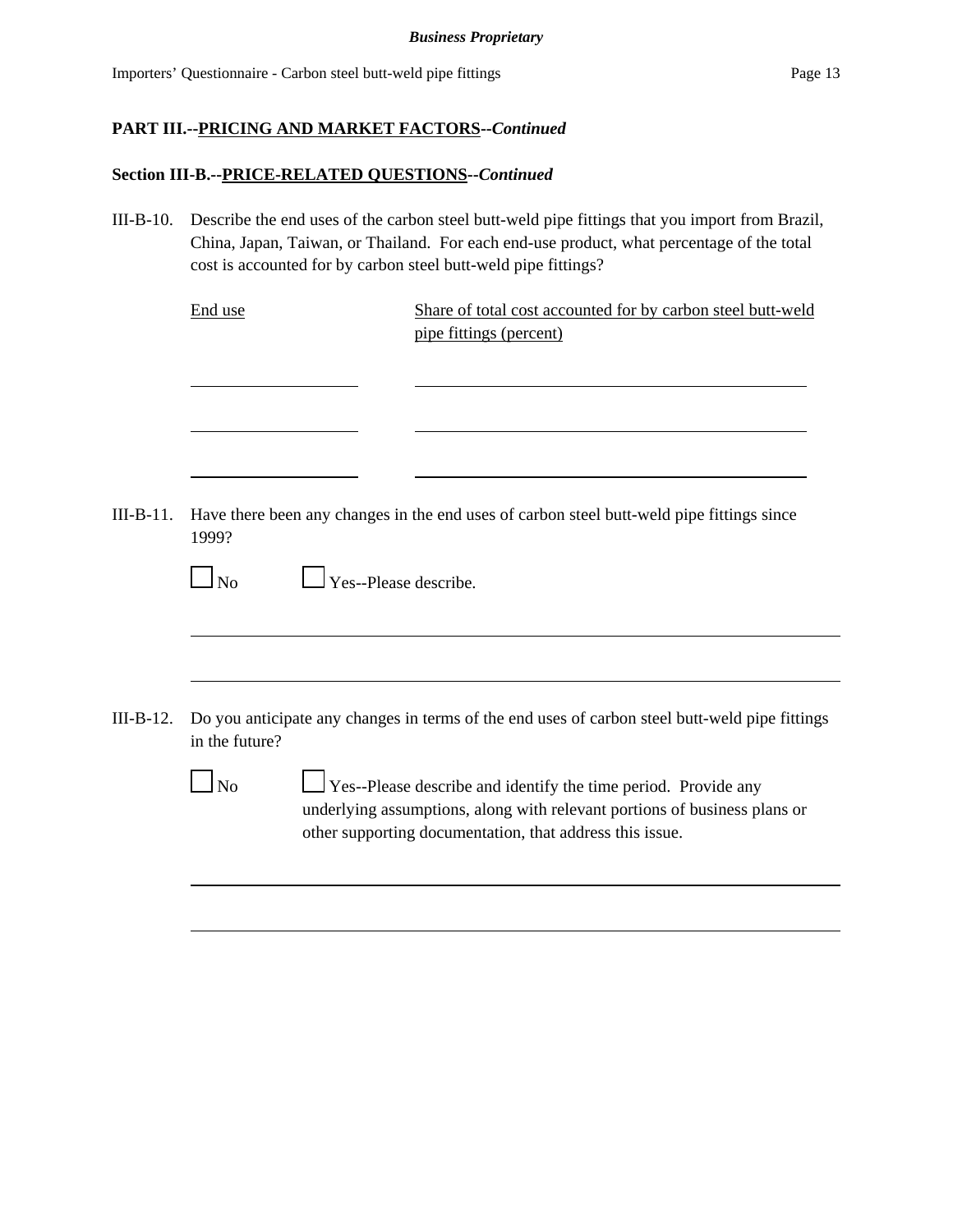### **Section III-B.--PRICE-RELATED QUESTIONS--***Continued*

III-B-13. (a) Please list in order of importance any products that may be substituted for carbon steel butt-weld pipe fittings.

|--|--|--|

(b) For each possible substitute product, please give examples of applications and end uses for which they are substitutes.

(c) Have changes in the prices of these products affected the price for carbon steel butt-weld pipe fittings?

 $\Box$  No  $\Box$  Yes–To what degree do changes in their prices affect the price for carbon steel butt-weld pipe fittings? Does this effect have a time lag? If so, how long is the time lag for each substitute product? Does this vary by type of carbon steel butt-weld pipe fittings or final end use?

III-B-14. Have there been any changes in the number or types of products that can be substituted for carbon steel butt-weld pipe fittings since 1999?



No Please explain.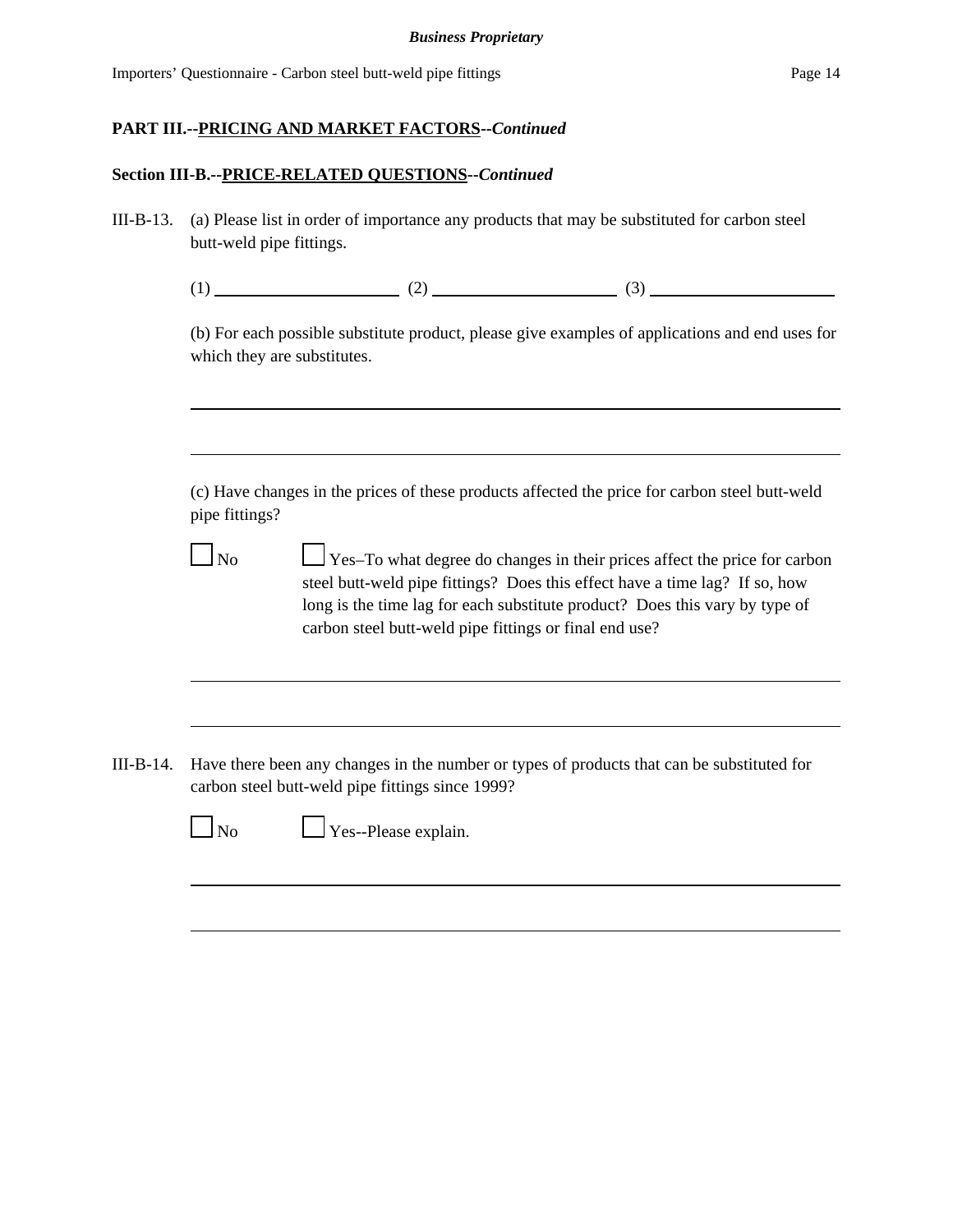Importers' Questionnaire - Carbon steel butt-weld pipe fittings Page 15

# **PART III.--PRICING AND MARKET FACTORS--***Continued*

### **Section III-B.--PRICE-RELATED QUESTIONS--***Continued*

III-B-15. Do you anticipate any changes in terms of the substitutability of other products for carbon steel butt-weld pipe fittings in the future?

Yes--Please describe. Provide any underlying assumptions, along with relevant portions of business plans or other supporting documentation, that address this issue.

- III-B-16. To what extent have changes in the prices of raw materials affected your firm's selling prices for carbon steel butt-weld pipe fittings during January 1999-June 2005? Also discuss any anticipated changes in your raw material costs in the future, identifying the time period(s) involved and the factor(s) that you believe would be responsible for such changes. Provide any underlying assumptions, along with relevant portions of business plans or other supporting documentation, that address this issue.
- III-B-17. Have any changes occurred in any other factors affecting supply (e.g., changes in availability or prices of energy or labor; transportation conditions; production capacity and/or methods of production; technology; export markets; or alternative production opportunities) that affected the availability of U.S.-produced carbon steel butt-weld pipe fittings in the U.S. market since 1999?

 $\Box$  No  $\Box$  Yes--Please note the time period(s) of any such changes, the factors(s) involved, and the impact such changes had on your shipment volumes and prices.

III-B-18. (a) Do you anticipate any changes in terms of the availability of carbon steel butt-weld pipe fittings imported from Brazil, China, Japan, Taiwan, or Thailand in the U.S. market in the future?

| I Increase |  |
|------------|--|



(b) If you anticipate changes in supply, please identify the changes including the time period and the impact of such changes on shipment volumes and prices. Provide any underlying assumptions, along with relevant portions of business plans or other supporting documentation, that address this issue.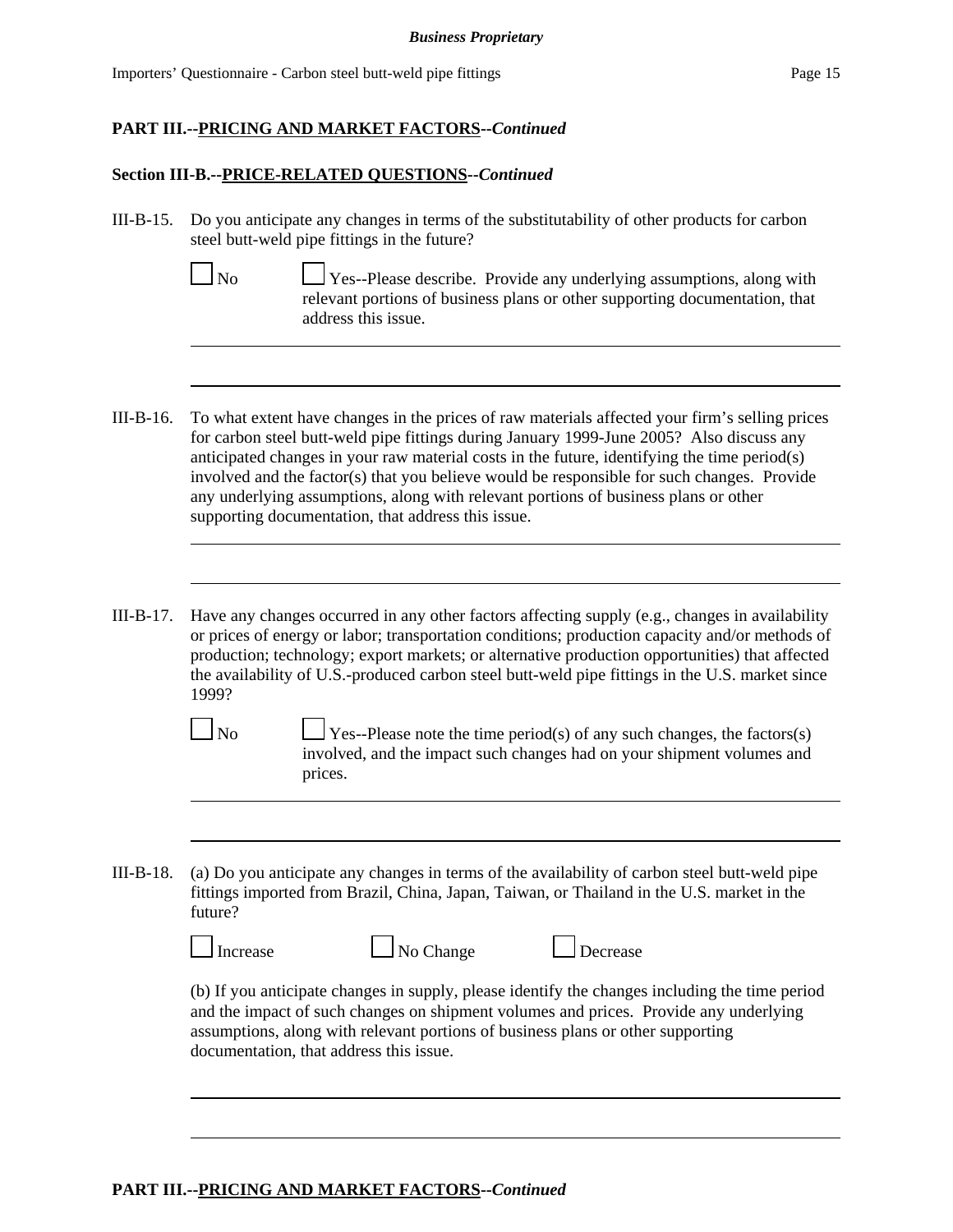Importers' Questionnaire - Carbon steel butt-weld pipe fittings Page 16

### **Section III-B.--MARKET FACTORS--***Continued*

III-B-19. Has the availability of NONSUBJECT imported carbon steel butt-weld pipe fittings changed since 1999?

 $\Box$  Yes--Please explain.

- III-B-20. Describe how easily your firm can shift its sales of carbon steel butt-weld pipe fittings between the U.S. market and alternative country markets. In your discussion, please describe any contracts, other sales arrangements, or other constraints that would prevent or retard your firm from shifting carbon steel butt-weld pipe fittings between the U.S. and alternative country markets within a 12-month period. Provide any underlying assumptions, along with relevant portions of business plans or other supporting documentation, that address this issue.
- III-B-21. Have there been any significant changes in the product range, product mix, or marketing (including sales over the internet) of carbon steel butt-weld pipe fittings since 1999?

 $\Box$  No  $\Box$  Yes--Please describe and quantify if possible.

III-B-22. Do you anticipate any changes in terms of the product range, product mix, or marketing (including sales over the internet) of carbon steel butt-weld pipe fittings in the future? Provide any underlying assumptions, along with relevant portions of business plans or other supporting documentation, that address this issue.

 $\Box$  No  $\Box$  Yes--Please identify, including the time period.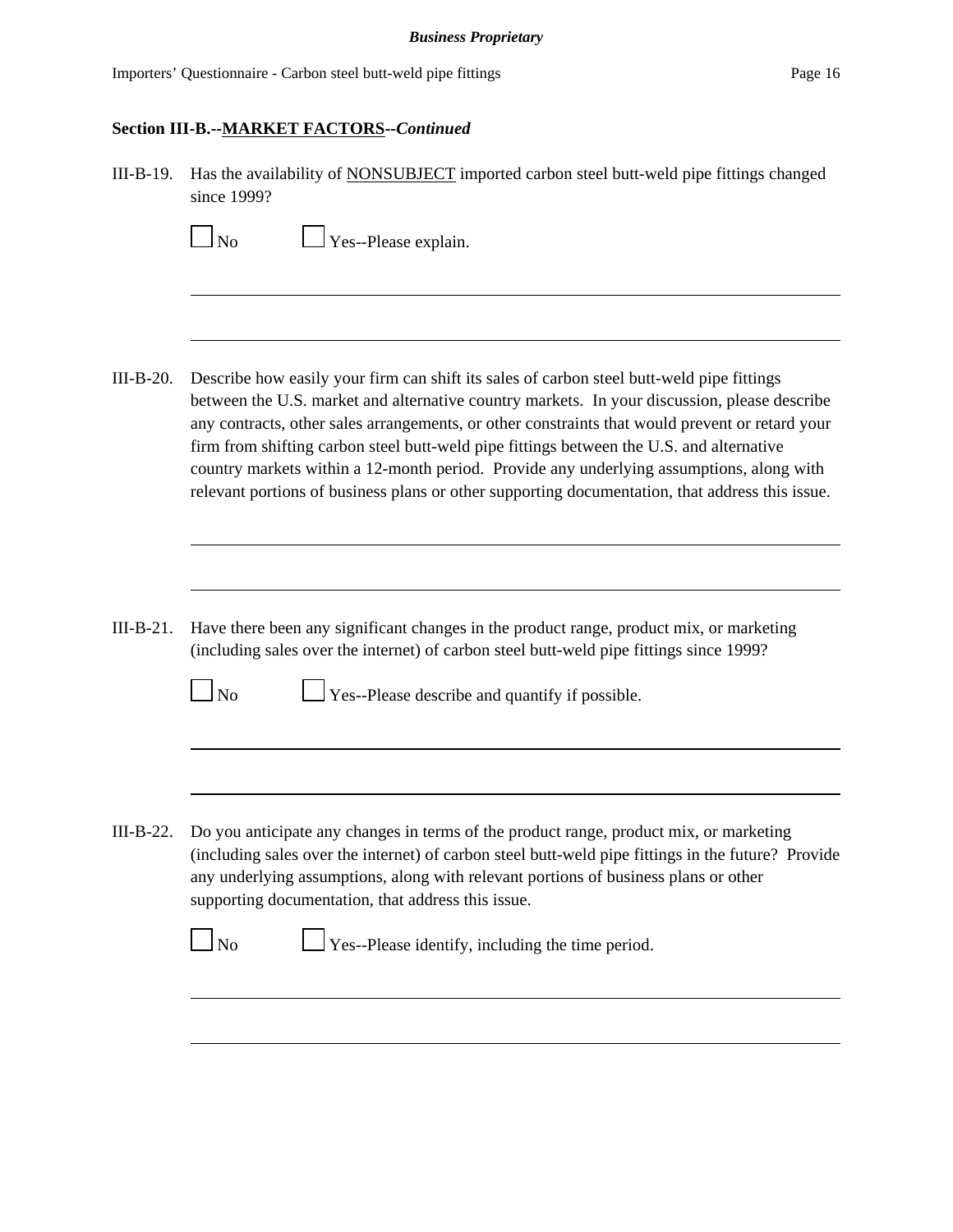### **Section III-B.--MARKET FACTORS--***Continued*

III-B-23. How has demand within the United States (and outside the United States, if known) for carbon steel butt-weld pipe fittings changed since 1999?

|           | Increased                                                                                                                                         |                        | Unchanged                                                    |  | Decreased                                                                                                                                                                                               |  |  |
|-----------|---------------------------------------------------------------------------------------------------------------------------------------------------|------------------------|--------------------------------------------------------------|--|---------------------------------------------------------------------------------------------------------------------------------------------------------------------------------------------------------|--|--|
|           |                                                                                                                                                   | Other (describe) _____ |                                                              |  |                                                                                                                                                                                                         |  |  |
|           |                                                                                                                                                   |                        | What were the principal factors affecting changes in demand? |  |                                                                                                                                                                                                         |  |  |
|           |                                                                                                                                                   |                        |                                                              |  |                                                                                                                                                                                                         |  |  |
| III-B-24. | Do you anticipate any future changes in carbon steel butt-weld pipe fittings demand in the<br>United States and, if known, the rest of the world? |                        |                                                              |  |                                                                                                                                                                                                         |  |  |
|           | No                                                                                                                                                |                        |                                                              |  | Yes--Please describe and identify the time period. Provide any<br>underlying assumptions, along with relevant portions of business plans or<br>other supporting documentation, that address this issue. |  |  |
|           |                                                                                                                                                   |                        |                                                              |  |                                                                                                                                                                                                         |  |  |
|           |                                                                                                                                                   |                        |                                                              |  |                                                                                                                                                                                                         |  |  |
|           |                                                                                                                                                   |                        |                                                              |  |                                                                                                                                                                                                         |  |  |
| III-B-25. | comparisons.                                                                                                                                      |                        |                                                              |  | Please compare market prices of carbon steel butt-weld pipe fittings in U.S. and non-U.S.<br>markets, if known. Provide specific information as to time periods and regions for any price               |  |  |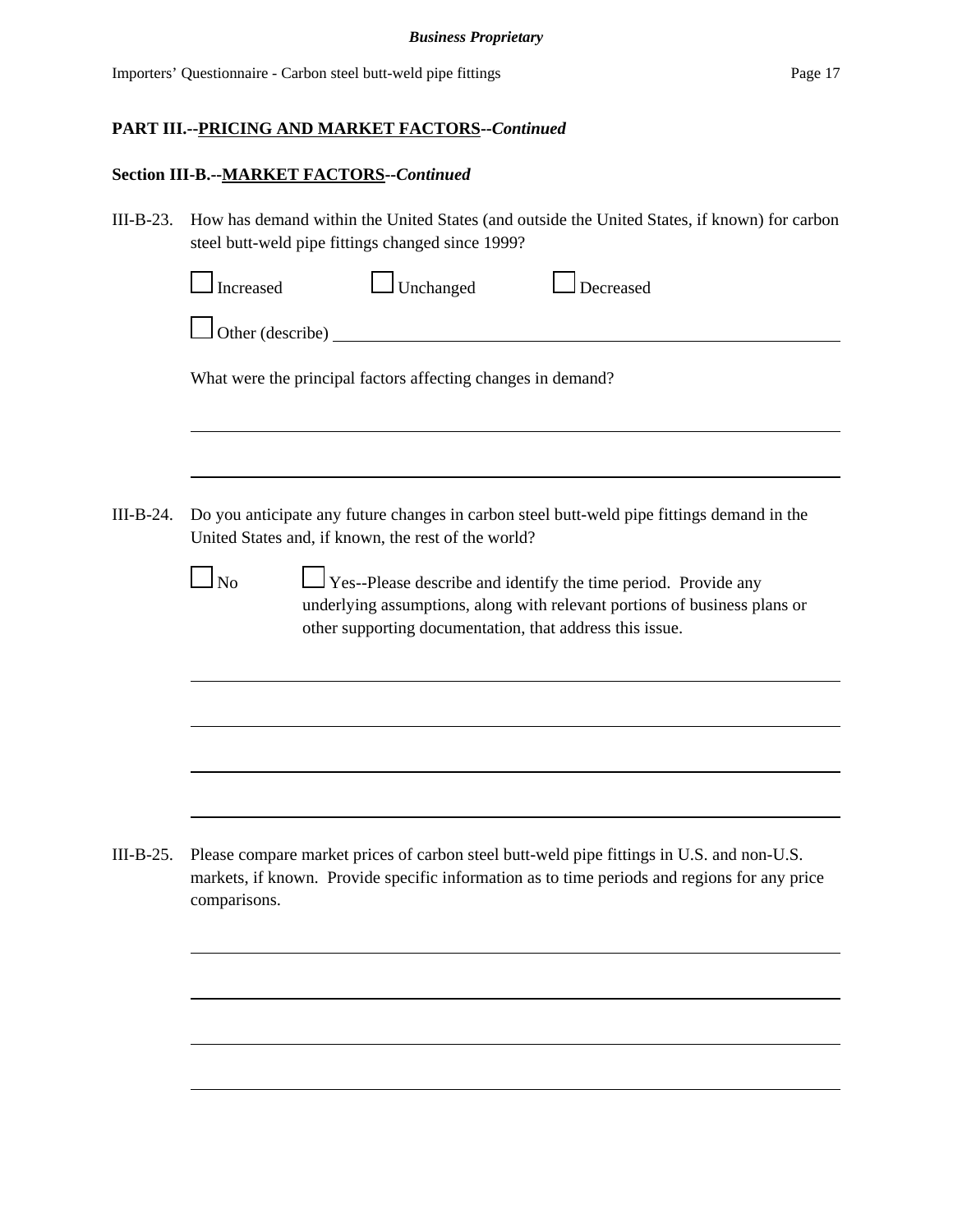### **Section III-B.--MARKET FACTORS--***Continued*

- III-B-26. Please provide as a separate attachment to this request any studies, surveys, etc. that you are aware of that quantify and/or otherwise discuss carbon steel butt-weld pipe fittings supply (including production capacity and capacity utilization) and demand in (1) the United States, (2) each of the other major producing/consuming countries, including Brazil, China, Japan, Taiwan, or Thailand, and (3) the world as a whole. Of particular interest is such data from 1999 to the present and forecasts for the future.
- III-B-27. Are your exports of carbon steel butt-weld pipe fittings subject to any tariff or non-tariff barriers to trade in other countries?



 $\Box$  No  $\Box$  Yes--Please list the countries and describe any such barriers and any significant changes in such barriers that have occurred since 1999, or that are expected to occur in the future.

- III-B-28. Does your firm sell carbon steel butt-weld pipe fittings over the internet?
	-

 $\Box$  No  $\Box$  Yes--Please describe, noting the estimated percentage of your firm's total sales of carbon steel butt-weld pipe fittings in 2004 accounted for by internet sales.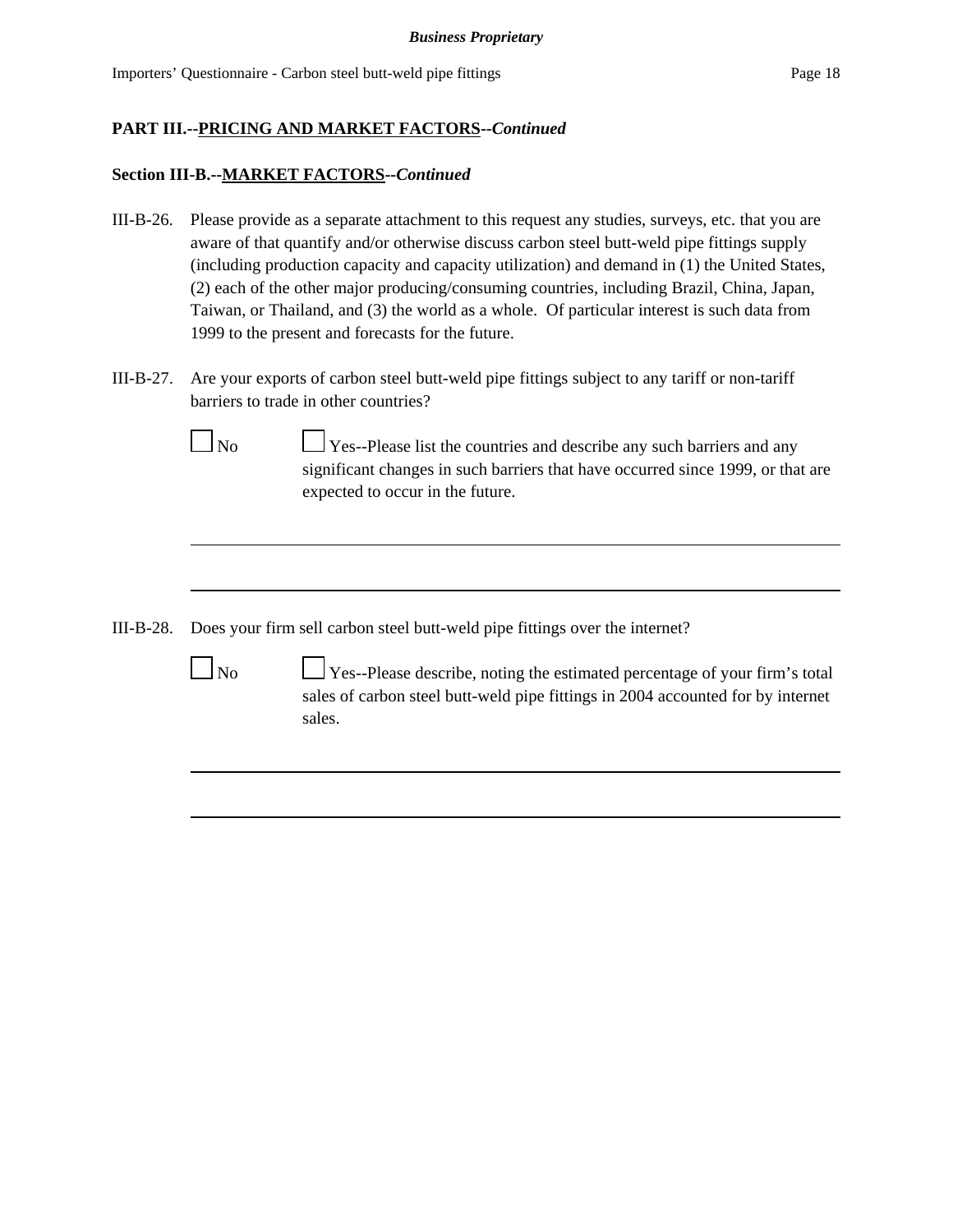## **Section III-B.--PRICE-RELATED QUESTIONS--***Continued*

III-B-29. Are carbon steel butt-weld pipe fittings produced in the United States and in other countries interchangeable (i.e., can they physically be used in the same applications)? Please indicate below, using "A" to indicate that the products from a specified country-pair are *always* interchangeable, "F" to indicate that the products are *frequently* interchangeable,"S" to indicate that the products are *sometimes* interchangeable,"N" to indicate that the products are *never* interchangeable, and "0" to indicate *no familiarity* with products from a specified country-pair.<sup>1</sup>

| Country-pair         | United<br><b>States</b> | <b>Brazil</b> | China | Japan | Taiwan | Thailand | Other<br>countries |
|----------------------|-------------------------|---------------|-------|-------|--------|----------|--------------------|
| <b>United States</b> |                         |               |       |       |        |          |                    |
| <b>Brazil</b>        |                         |               |       |       |        |          |                    |
| China                |                         |               |       |       |        |          |                    |
| Japan                |                         |               |       |       |        |          |                    |
| Taiwan               |                         |               |       |       |        |          |                    |
| Thailand             |                         |               |       |       |        |          |                    |

<sup>1</sup> For any country-pair producing carbon steel butt-weld pipe fittings which is *sometimes or never* interchangeable, please explain the factors that limit or preclude interchangeable use: